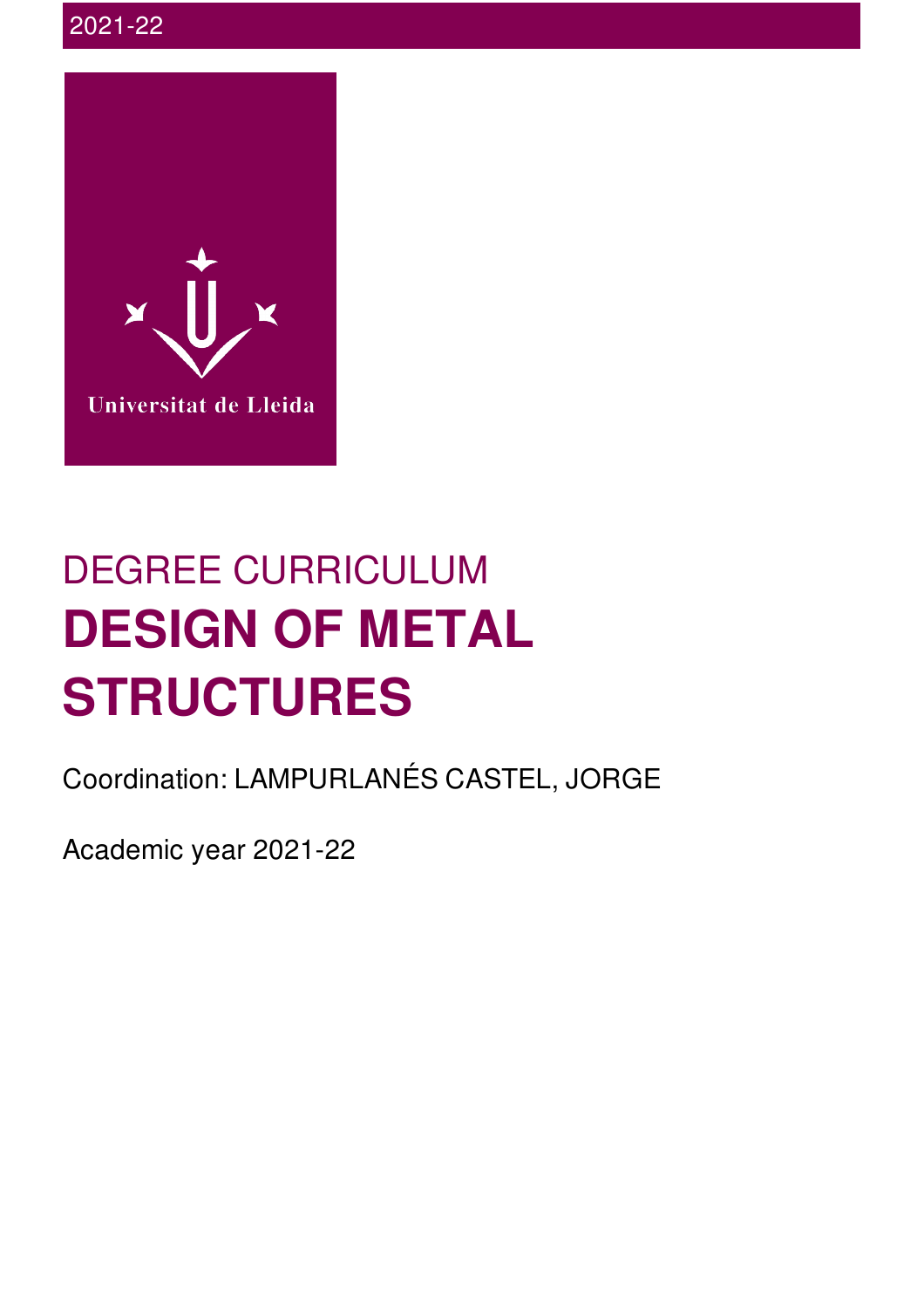## Subject's general information

| Subject name                                                                                | DESIGN OF METAL STRUCTURES                            |               |                |                 |                      |  |  |
|---------------------------------------------------------------------------------------------|-------------------------------------------------------|---------------|----------------|-----------------|----------------------|--|--|
| Code                                                                                        | 14539                                                 |               |                |                 |                      |  |  |
| <b>Semester</b>                                                                             | 2nd Q(SEMESTER) CONTINUED EVALUATION                  |               |                |                 |                      |  |  |
| <b>Typology</b>                                                                             | <b>Degree</b>                                         |               | Course         | Character       | Modality             |  |  |
|                                                                                             | Master's Degree in Industrial<br>Engineering (M 2021) |               | $\overline{2}$ | <b>OPTIONAL</b> | Attendance-<br>based |  |  |
|                                                                                             | Master's Degree in Industrial<br>Engineering          |               | $\overline{2}$ | <b>OPTIONAL</b> | Attendance-<br>based |  |  |
| Course number of<br>credits (ECTS)                                                          | 6                                                     |               |                |                 |                      |  |  |
| Type of activity, credits,<br>and groups                                                    | <b>Activity</b><br>type                               | <b>PRAULA</b> |                | <b>TEORIA</b>   |                      |  |  |
|                                                                                             | <b>Number of</b><br>credits                           | 3             |                | 3               |                      |  |  |
|                                                                                             | <b>Number of</b><br>groups                            | $\mathbf{1}$  |                | $\mathbf{1}$    |                      |  |  |
| Coordination                                                                                | LAMPURLANÉS CASTEL, JORGE                             |               |                |                 |                      |  |  |
| <b>Department</b>                                                                           | AGRICULTURAL AND FOREST ENGINEERING                   |               |                |                 |                      |  |  |
| <b>Teaching load</b><br>distribution between<br>lectures and<br>independent student<br>work | 60 h face to face.<br>90 h independent student work.  |               |                |                 |                      |  |  |
| Important information<br>on data processing                                                 | Consult this link for more information.               |               |                |                 |                      |  |  |
| Language                                                                                    | English                                               |               |                |                 |                      |  |  |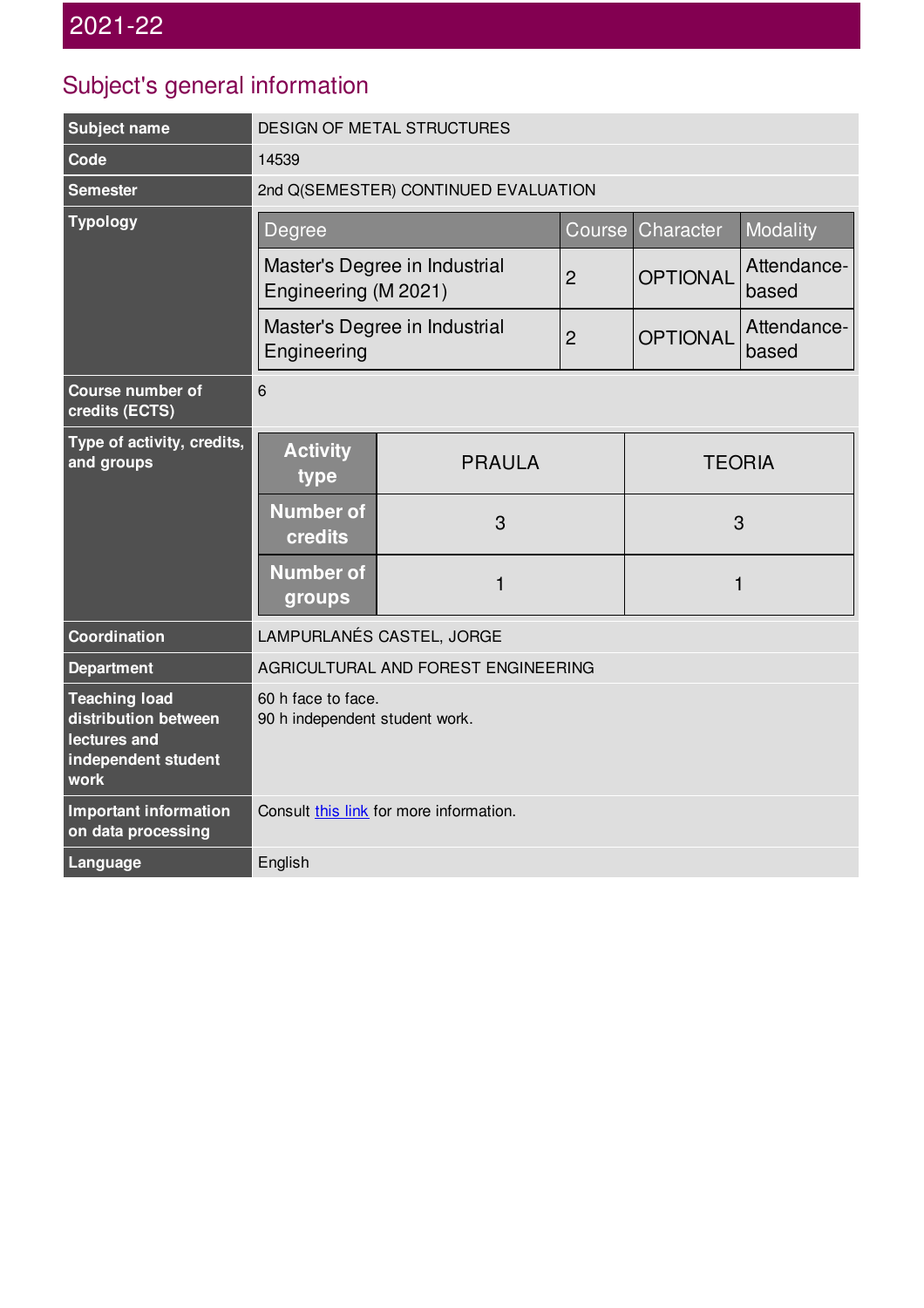| Teaching staff                                        | E-mail addresses | <b>Credits</b><br>taught by<br>teacher | Office and hour of attention |
|-------------------------------------------------------|------------------|----------------------------------------|------------------------------|
| LAMPURLANÉS CASTEL, JORGE   jorge.lampurlanes@udl.cat |                  | 6                                      |                              |

## Subject's extra information

Construccions Industrials II és una matèria optativa que es cursa en el primer semestre del segon curs. Amplia els continguts de construcció que es veuen a la materia Construccions Industrials I sobre estructures d'acer.

Corequisits: CONSTRUCCIONS INDUSTRIALS I

#### Learning objectives

- To determine the actions that must support a structure.
- To generate the decisive combinations of actions.
- To get the critical stresses for the sizing of the structure
- To know the properties of structural steel and the commercial profiles.
- To determine the section properties and classify it.
- To get the strength capacity of a section
- To size a steel structural member according to its stresses.
- To size a steel structure using specific commercial software.
- To check the sizing performed with commercial software using its own tools.
- To propose alternatives to the design of a structure for an industrial building and to choose the most convenient.
- To write a technical report on a steel frame.
- To express themselves correctly using appropriate technical vocabulary.
- To use technical information written in other languages.

#### **Competences**

Degree-specific competences:

- Knowledge of construction, building, facilities, infrastructures and town planning in the field of industrial engineering.
- Ability to design, build and exploit industrial plants.
- Knowledge and ability for structural calculus and design.

Degree-transversal competences:

- Ability to transmit information, ideas, problems and solutions to specialized and nonspecialized audiences.
- Ability to conceive, design and deploy projects and/ or contribute new solutions, using engineering tools.

University of Lleida strategic competences:

- Correctness in oral and written language.
- Master a foreign language.

#### Subject contents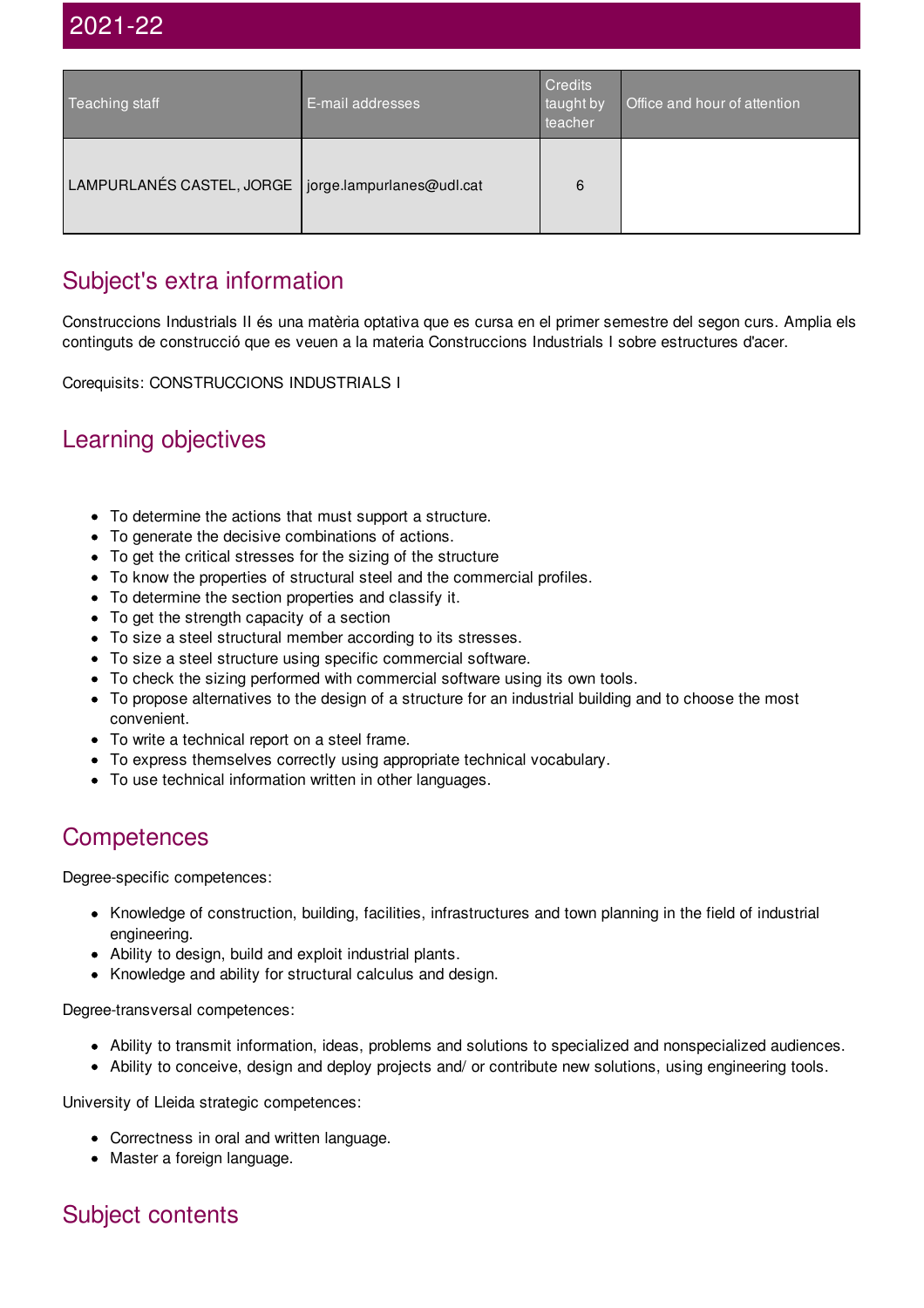## 2021-22

- 1. Design to the Eurocodes.
- 2. Actions to the Eurocodes.
- 3. Structural typology: Single and multistory buildings, industrial steelworks.
- 4. Global analysis of the structure: Imperfections. Linear and non-linear behavior. Dynamic analysis (earthquakes, vibrations).
- 5. Failure processes: design to avoid fragile breakage, fatigue.
- 6. Design of elements: section classification, plate girders, trusses, light gauge steel elements.
- 7. Connections design: Bolted and welded joints, simple and moment connections, column bases.
- 8. Fire protection and fire engineering.
- 9. Building envelope: Roof and walls.
- 10. Construction: Expansion joints, fabrication, corrosion prevention, assembly.

#### Methodology

Next teaching methodologies will be used:

- Lectures: The contents of the subjects are exposed orally by a teacher without the active participation of students.
- Problem solving: Applying the theory to solve specific situations.
- Reading: The legal texts related to the subjects.
- Teamwork: Learning activity that should be done through collaboration between members of a group.
- Problem Based learning: Problem-based learning is used as a method of promoting learning from selected problems of real life.
- Visit: activity of a group of students, led by teachers, which consist of going to see a certain place to get actual information to favor the learning process.

During the **class sessions** what is wanted to be achieved is the active participation of the students so that each class would be an enriching experience (**Active class**). To achieve this, various methods are used before, during and after the class:

- Before the class (**Reversed class**):
	- To read the rules related to the topic to be developed during that week.
	- A questionnaire on the reading conducted to detect the points not been understood. There will be a classification of students based on the number of questions answered correctly (**Gamification**).
- During the class:

- Explanation of the topic with particular emphasis on especially difficult aspects, according to the results of the questionnaire.

- To ask questions and give students time to: think about them individually, discuss them with the neighbor (peer instruction), and discuss them with the class.

- Resolution of exercises in class by splitting them in different sections to be solved by groups of students.

- After the class:
	- Solved and unsolved exercises would be available for self-evaluation.

To enhance **teamwork** of the students, **project-based learning** would be used. The students must organize in teams and project a structure for an industrial facility. This will allow them to apply the course contents in a real context.

#### Development plan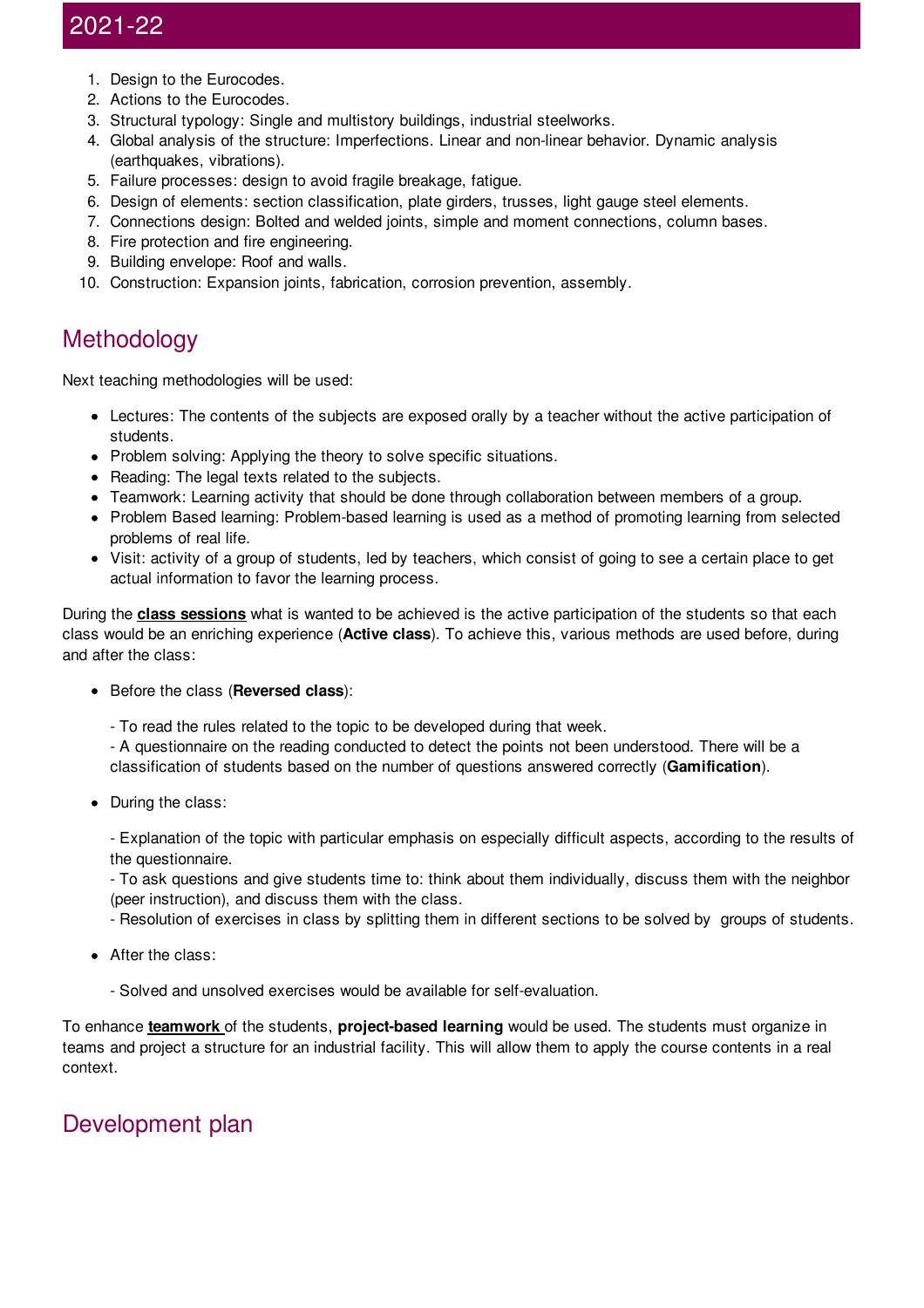2021-22

| <b>Week</b>  | <b>Methodology</b>              | <b>Topics</b>                                                                                                                   | Face-<br>to-<br>face<br>hours | <b>Autonomous</b><br>work hours |
|--------------|---------------------------------|---------------------------------------------------------------------------------------------------------------------------------|-------------------------------|---------------------------------|
| $\mathbf{1}$ | Active class<br>Problem solving | Introduction. Class project.<br>1. Design to the Eurocodes.<br>2. Actions to the Eurocodes.                                     | $\overline{4}$                | 6                               |
| 2, 3         | Active class<br>Problem solving | 2. Actions to the Eurocodes.                                                                                                    | 8                             | 12                              |
| 4, 5         | Active class<br>Problem solving | 3. Structural typology.<br>4. Global analysis of the structure.                                                                 | 8                             | 12                              |
| 6, 7         | Active class<br>Problem solving | 5. Failure processes.<br>6. Design of elements:                                                                                 | 8                             | 12                              |
| 8            | <b>Visit</b>                    | Metal structures factories.                                                                                                     | $\overline{4}$                | 6                               |
| 9            | Assessment: exam                | 1st term                                                                                                                        | 3                             |                                 |
| 10, 11, 12   | Active class<br>Problem solving | 7. Connections design.                                                                                                          | 12                            | 18                              |
| 13, 14       | Active class<br>Problem solving | 8. Fire protection and fire engineering.                                                                                        | 8                             | 12                              |
| 15           | Active class<br>Problem solving | 9. Building envelope: Roof and walls.<br>10. Construction: Expansion joints,<br>fabrication, corrosion prevention,<br>assembly. |                               | 6                               |
| 16           | Assessment: exam                | 2nd term                                                                                                                        | 3                             |                                 |
| 17, 18, 19   | Assessment: exam                | Resit                                                                                                                           | $3-6$                         |                                 |

## Evaluation

- 50% 1st class project.
- 50% 2nd class project.

## Bibliography

#### **Recommended bibliography**

**Codes:**

- Eurocode Standards: https://law.resource.org/pub/eu/eurocode.html
- Eurocodi (AENOR, UNE-EN): EC0 (1990), EC1 (1991), EC3 (1993) (Biblioteca / Bases de dades / NORMWEB) i annex nacional (www.fomento.gob.es).

#### **Basic references:**

Steel buildings in Europe: